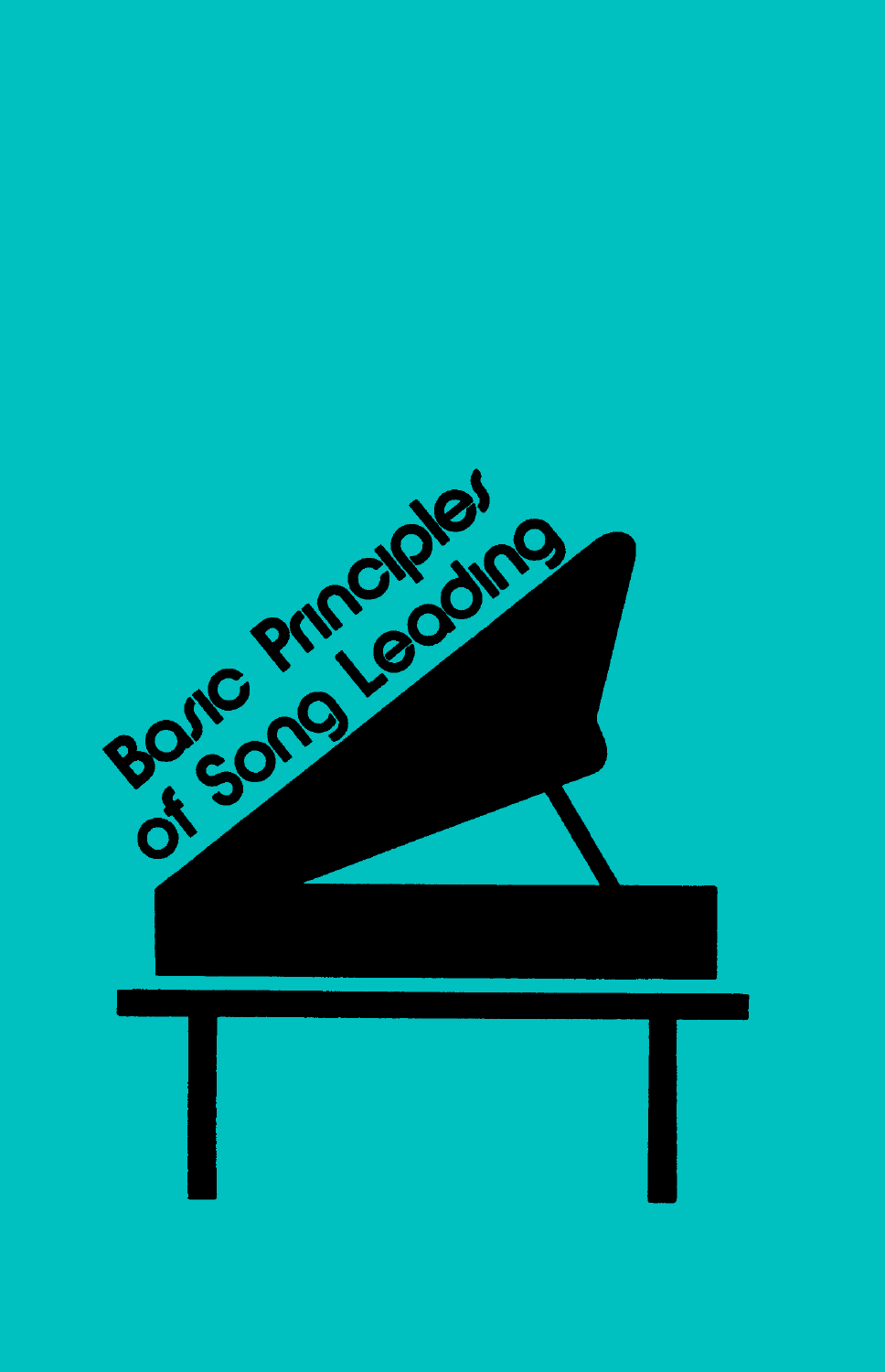# **BASIC PRINCIPLES of SONG LEADING**

By L. Leroy Neff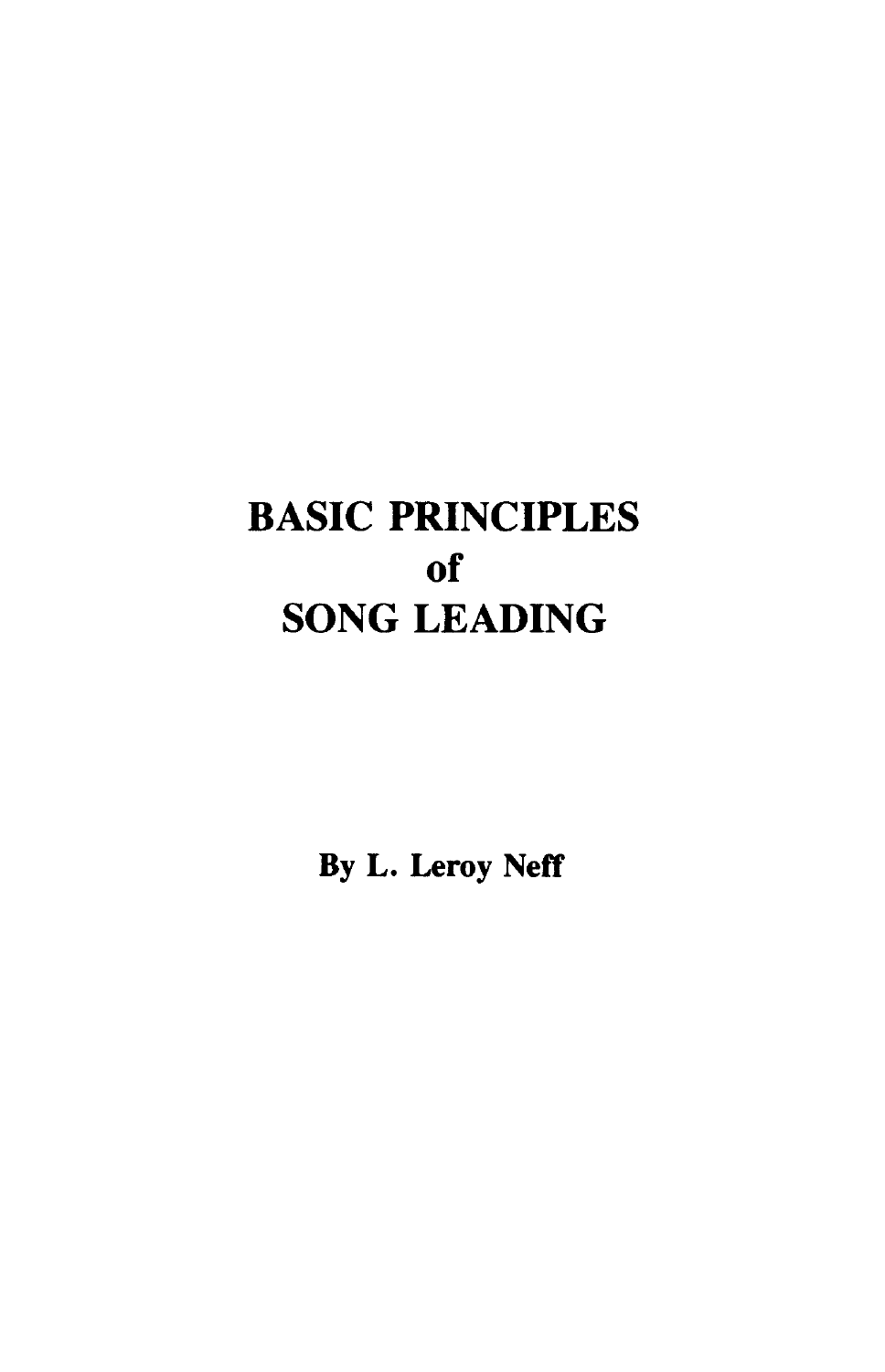Song leading has become a part of instruction in some of the classes at Ambassador College. The reason is obvious since many graduates have regular duties as song leaders, in addition to their preaching and teaching responsibilities.

The lessons learned about speech technique in speech class should also be employed by the song leader. A song leader is a sort of "toastmaster," or "master of ceremonies." He should be friendly, have good stage presence, some proper humor, and also have a genuine interest in his audience and the occasions.

A person who is not familiar with song leading may at first consider this kind of speech opportunity as a strange and unusual situation, which requires considerable musical background and training. This is not the case at all! Any good speaker who has a sense of rhythm and is able to sing the hymns can also, with diligence and perseverance, be a song leader. But you need the basic song leading instruction included in this book.

If you have studied music or music notation, you will already have much of the basic knowledge necessary to lead songs. If you do not have such a background, you should carefully study all that follows. The information concerning musical notation can be skipped over if you already understand music fundamentals.

There are certain basic rudiments of music, such as the system of time notation, which should be understood. The duration of time that any one particular note is held is dependent on the following points. (I) The speed of the pulses, or counts, per minute. (2) The number of counts or fraction of counts for the particular note.

In order to understand this clearly, it is necessary to know how the element of *time* is indicated in music today.

At the beginning of each musical composition you will find the clef signature. This gives the musician information relative to pitch. There will usually be an accompanist on the piano available to set the *pitch.* 

#### Time Indicators

Immediately following this clef signature you will notice two numbers arranged, one above the other. It is

*necessary* for the song leader to understand what this means, as it has to do with the *time element* of the music.



The upper number always indicates the number of counts per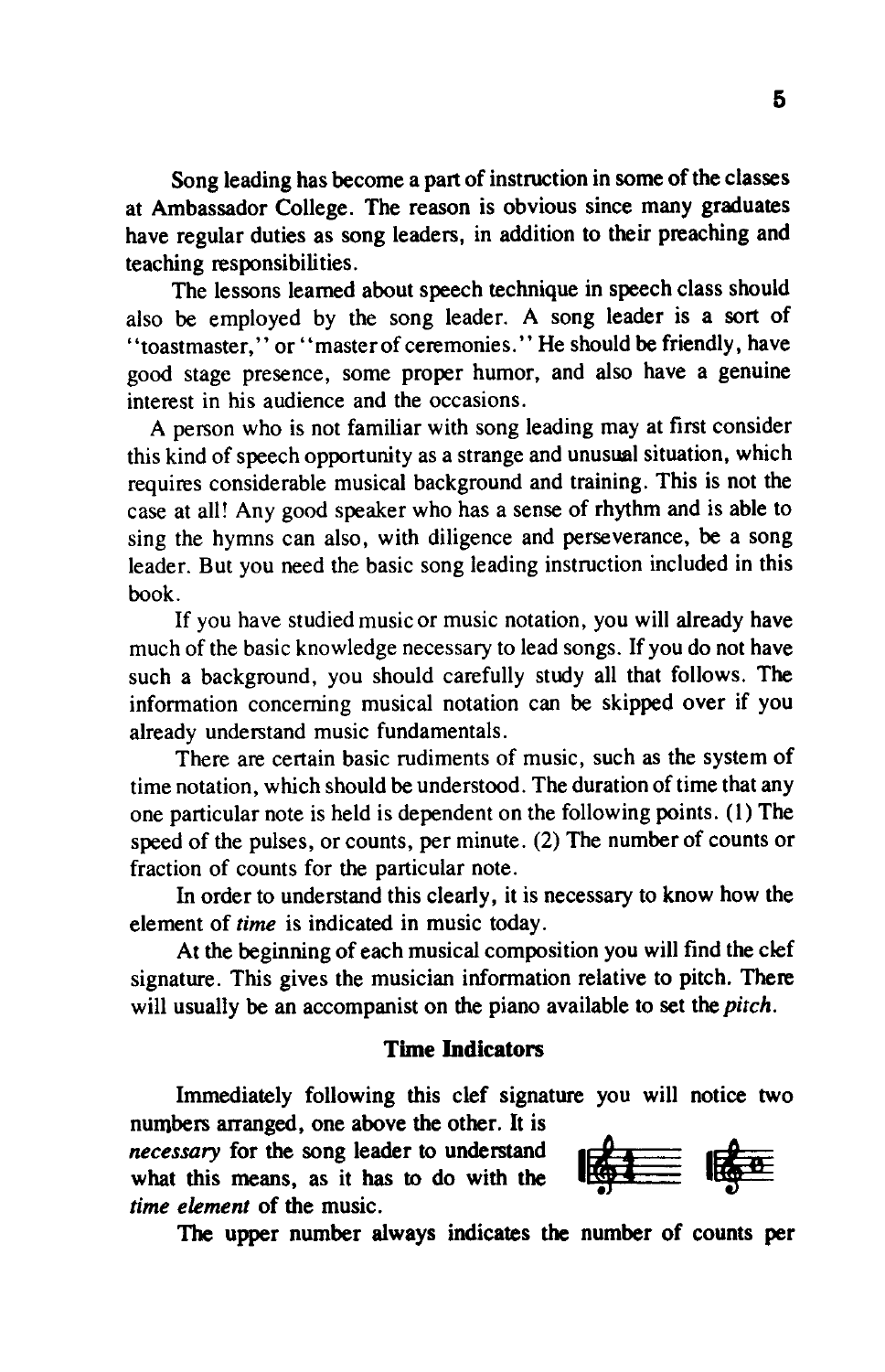measure. The lower number indicates which kind of note will get one count. Here is an example. This is called four-four time and is also occasionally indicated by a large letterC, which means that it is *common*  time. The upper number indicates that the selection will have four counts to each measure, and the lower figure indicates that each quarter  $(1/4)$  note  $\left(\begin{matrix} 1 \end{matrix}\right)$  will receive one count.

In order to understand the different kinds of notes, here are the principal ones that are used in our hymns.



There are also musical notations for short periods of rest. You should compare them with the notes above.



The comparison of *time* used for these notes and rests is the *same ratio* as their numerical values.

Very often a dot is used following a note. This increases the length of the note by *one half.* It is important to remember this if you are trying to count out a measure which has a dotted note. Notice one example in the dotted quarter above.

After the number of counts to a measure are determined, and what *kind* of note will get *one* count, it is also necessary to observe the *speed* or *tempo* at which the composition will be sung. If it is very *rapid* and has six counts, it may be necessary to *divide* each measure into fewer beats, such as two or three beats. In some cases the songs we sing have *six* counts to the measure; however, the RHYTHM is actually eithertwo *beats* or *three beats* to the measure. An exception which requires this kind of change is included in a later place in this article.

This same principle holds true regarding the directing of music. It is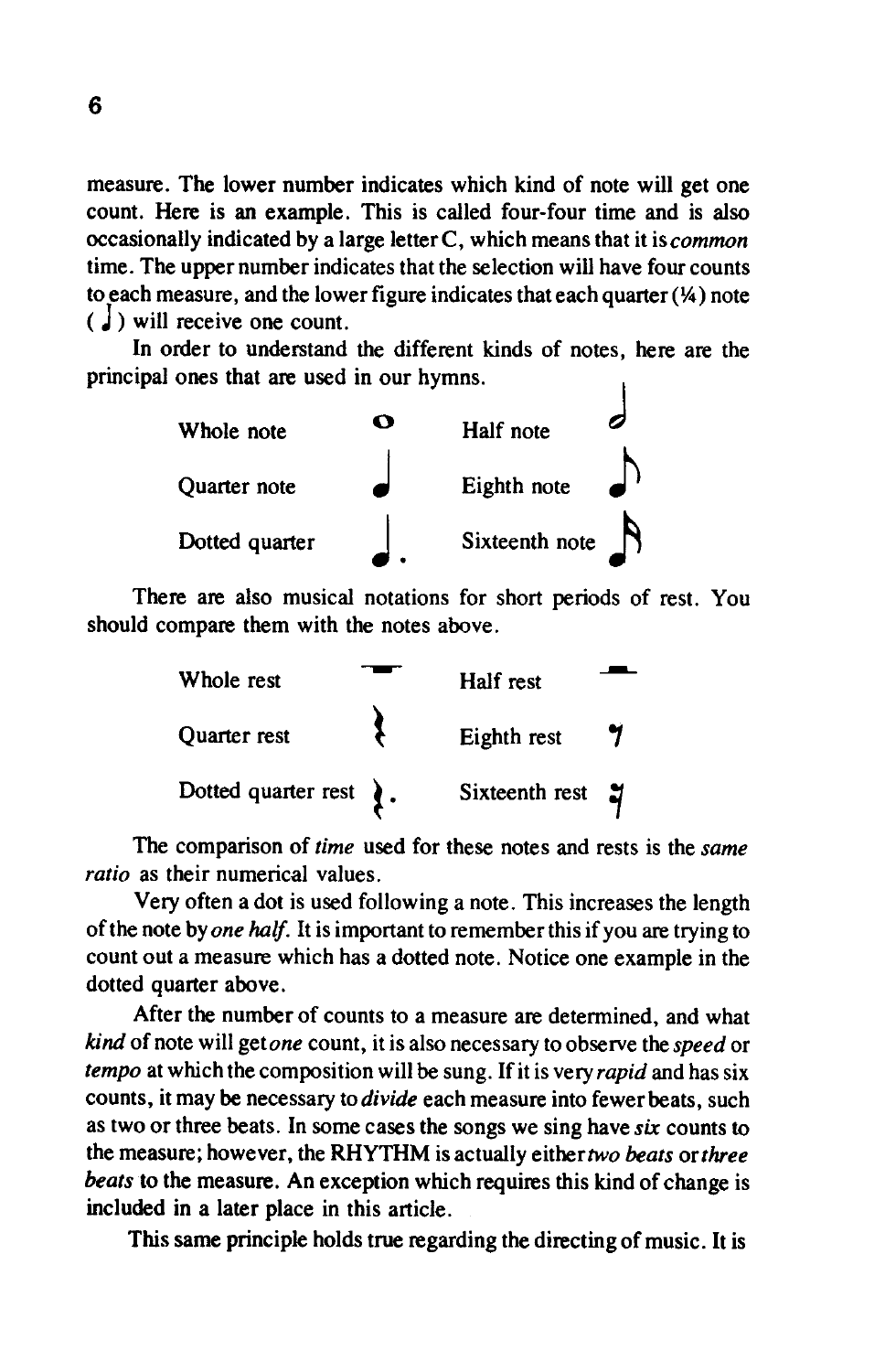the *rhythm* that is beat out by the hand gestures. The exception to this rule is when there is a long note which is held longer than the indicated time (a held note) or at the end of the song where the last note may be held longer than indicated.

#### Only Three Gesture Patterns!

Surprising as it may seem to the beginner, there are only two gesture patterns that need to be learned in order to properly lead the songs in our hymnal. There is another pattern that is used in some other songs that you may encounter, so we are also including it.

All of the drawings of the basic pattern of beats are for a right-handed person and are drawn out just as they would appear from the point of view of the song leader. A person who is left-handed would have the left and right directions reversed. A person using *both hands* in leading would use the pattern as indicated with the right hand and just the reverse with the left hand.

#### Two Beat Pattern

This pattern is a simple down-and-up stroke, with a slight arc to the right. Occasionally, the two counts for this pattern of directing can be slightly altered to give more flexibility. Instead of the downstroke being connt one and the upstroke being count two, the complete down-and-up stroke can be used as *one* count.

2

#### FIGURE A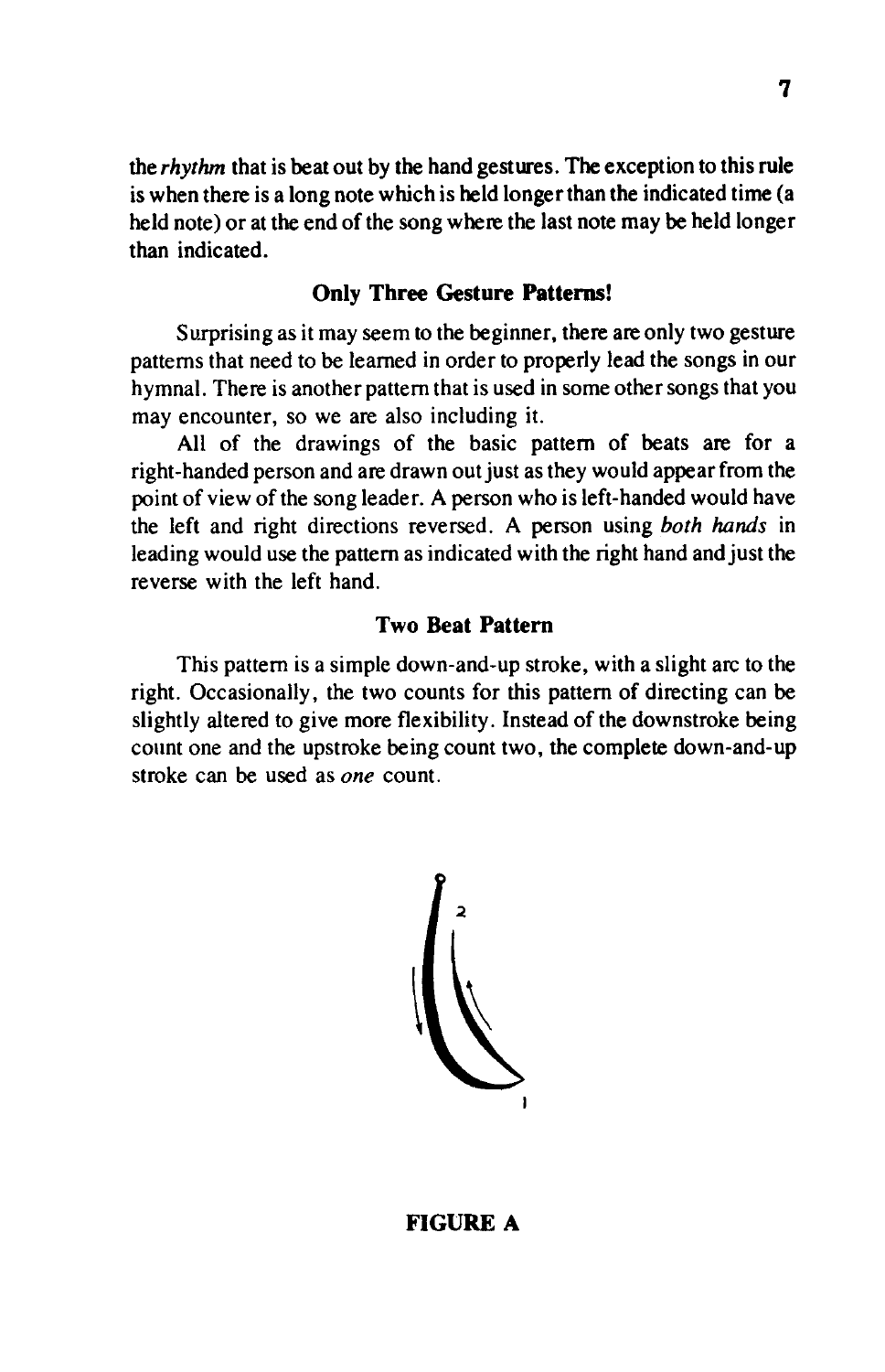#### **Three Beat Pattern**

The next pattern of gestures are those for rhythm using three beats. This is done with a downstroke for the first count, a stroke to the right for Number 2 and then an upstroke for Number 3. These strokes form an irregular but somewhat graceful triangle.

**FIGURE B** 

#### **Four Beat Pattern**

The last pattern is for rhythm of four beats. It is a little more complex than the others. The first stroke is (as always) a downstroke, stroke Number 2 is toward the left, stroke 3 to the right passing over the midpoint to approximately an equal distance to the right, then an upstroke completing the pattern with beat Number 4.



**FIGURE C**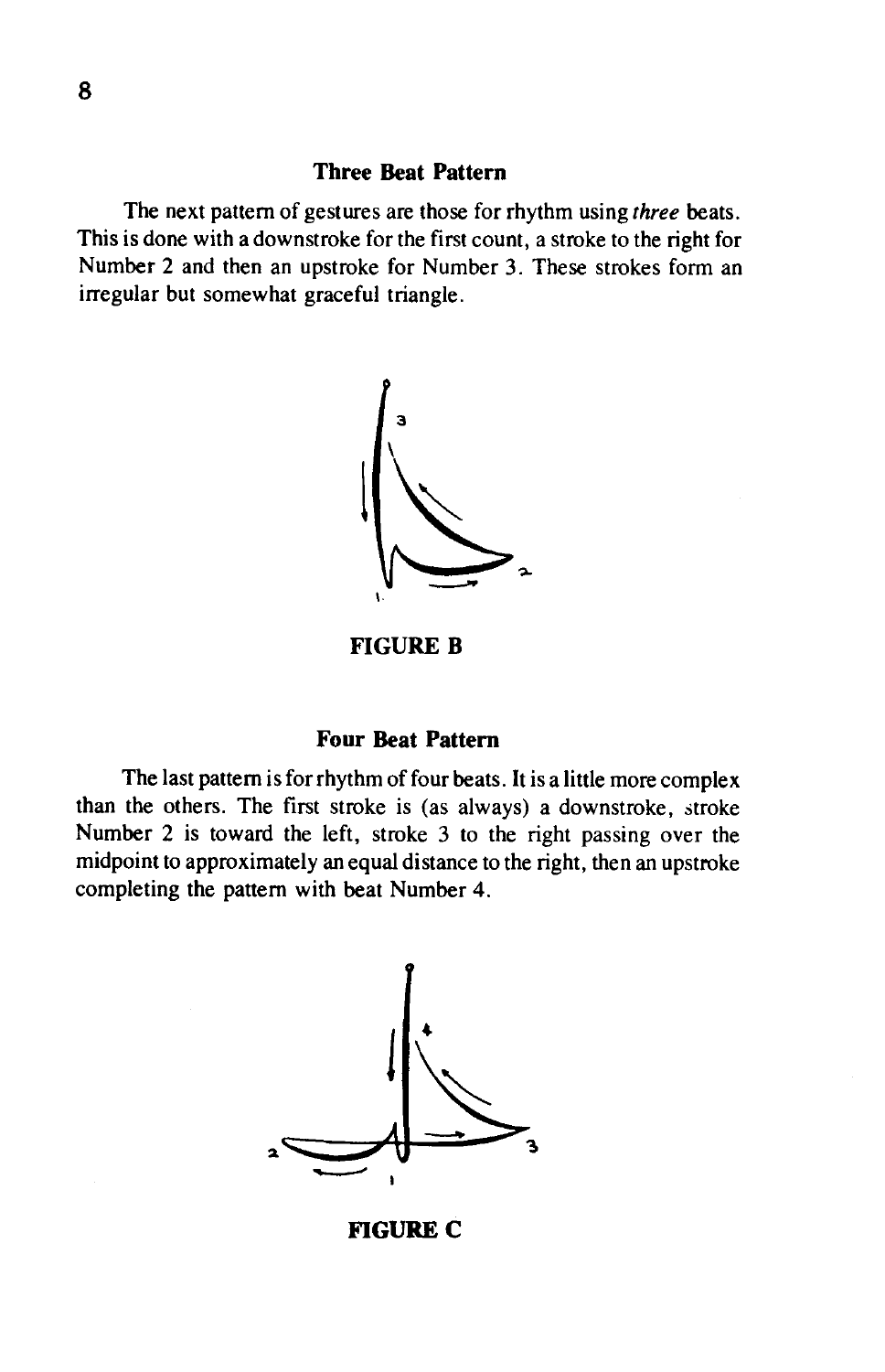One cardinal point that must always be remembered is that each measure must start with a *downbeat.* Notice that each of the three patterns in Figures A, B and C start with a *downstroke* . The measure markings are indicated by vertical lines between notes. You should always have a downstroke *immediately following* one of these measure lines.

Probably the most common technical error with song leaders in the church is to violate this rule.

Before starting to practice song leading, it is necessary to first ascertain which of these three patterns should be used for a specific song. Then, before ever attempting to lead the song in public, the song leader should practice enough so that he can beat out this pattern AUTOMATICALLY, without having to give thought or consideration to the gestures.

The gestures should be automatic. A person who is leading the songs needs to have his full attention on other matters such as announcements, instructions to the singers or congregation, the words of the song, and singing.

There are several ways that one may practice these gesture patterns so that they become automatic. The ideal way is to have a pianist or musician play the music while the novice song leader practices going through these patterns in rhythm with the music.

Another way to practice is to merely think these patterns through, just as though you were directing the songs or music, whenever you hear music sung or played. In fact, you can employ your right index finger to go through these very same patterns and motions when you hear music. The main thing is to get these patterns *ingrained* in your *mind* so that they are automatic and so that you do not have to think about the pattern.

It may be helpful to practice these patterns before a mirror to see whether the gestures appear natural or whether they appear unnatural, jerky, out of proportion, or in some other way improper or distracting.

#### **Different Hymnal Examples**

Here are some examples of hymns with the *beat* numbers printed directly over the notes. Compare these numbers with the appropriate pattern of Figures A, B and C. Also notice that the beginning note and the note following each measure line *must* be a downbeat! each measure line *must* be a downbeat!

The first example is that well-known hymn, "Come, **Thou**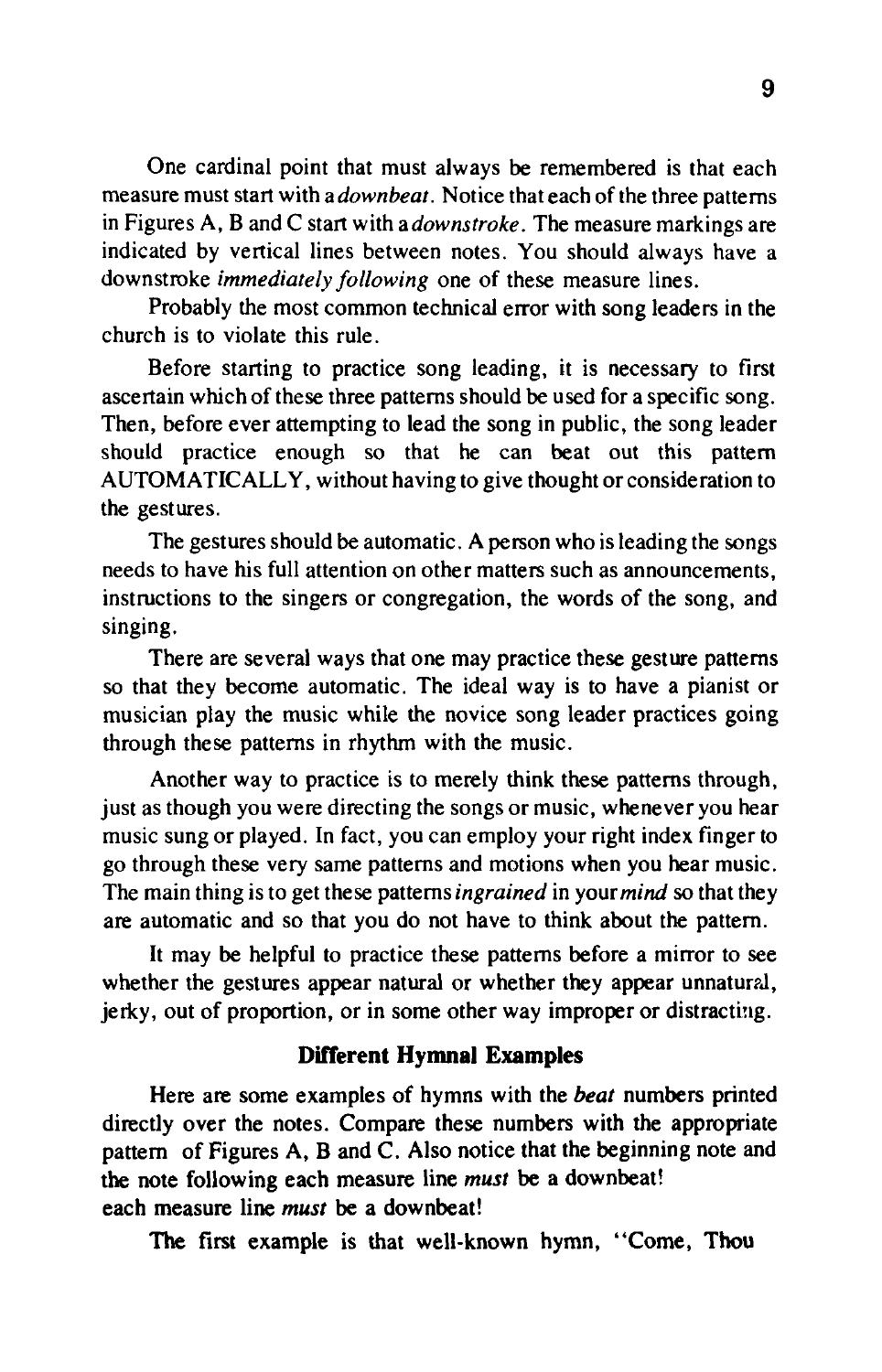# **COME THOU ALMIGHTY KING**



Almighty King." This particular piece has a rhythm of three beats to the measure, so the pattern shown in Figure B is used. The rhythm is continued to the end of the piece without pause, hold or interruption.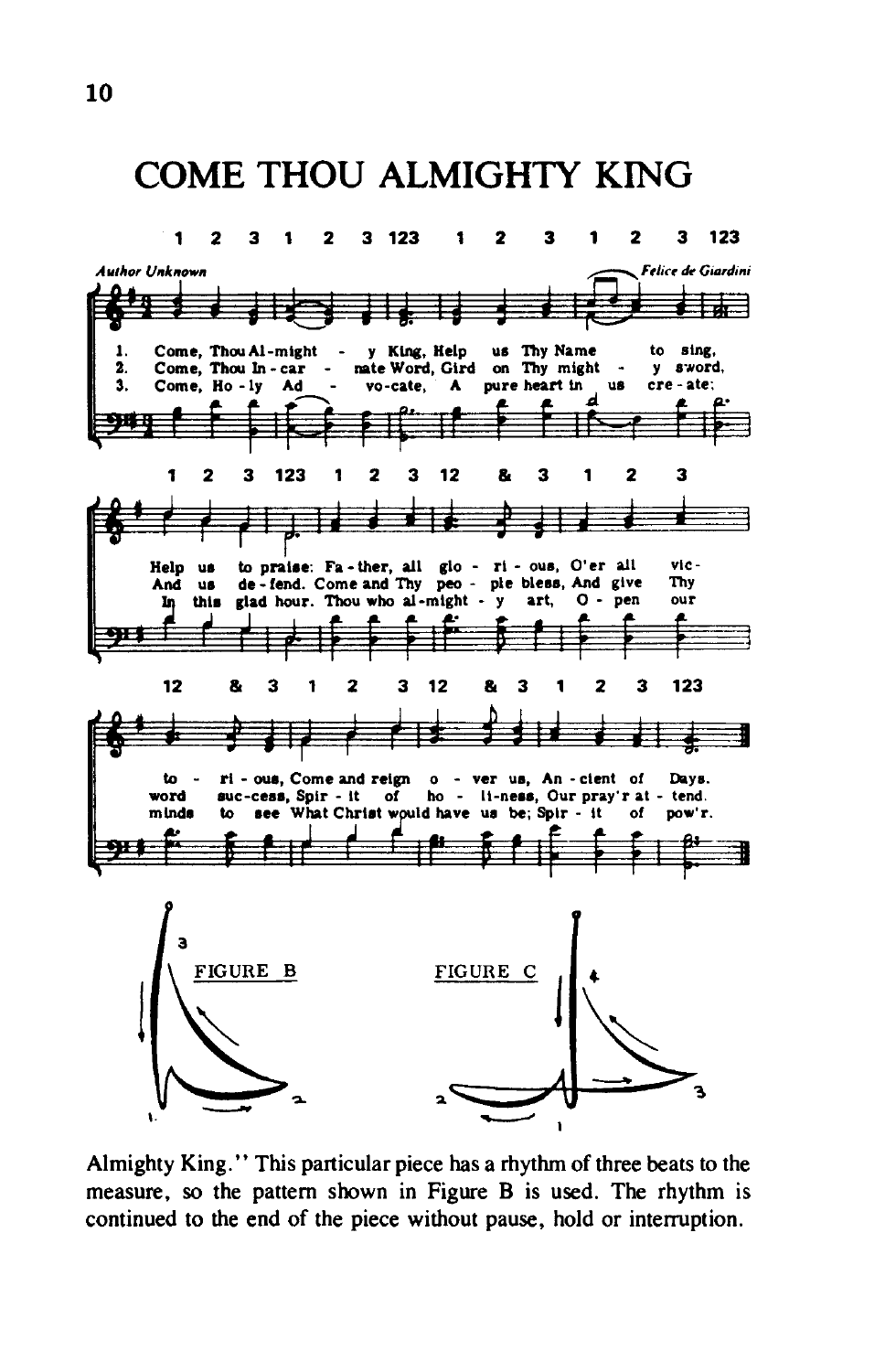## LORD, I WILL PRAISE THEE!



The next song reproduced here is "Lord, I Will Praise Thee." It has four beats to the measure and is directed according to the pattern of Figure C. Please note again the overprinted numbers to give you the beats of each measure.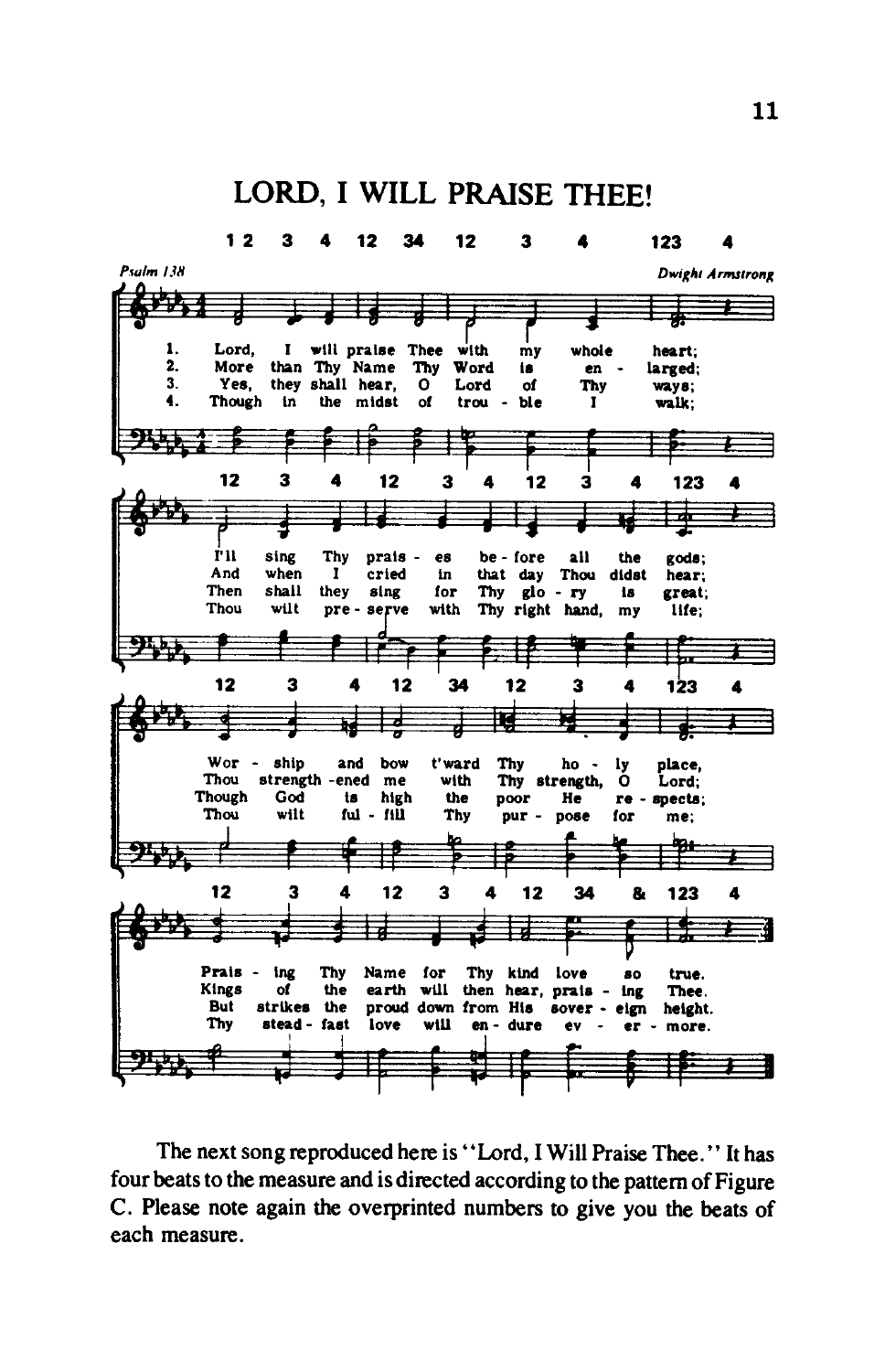### TO THE HILLS I'LL LIFT MINE EYES



There are a number of songs in the hymnal which call for six beats to the measure. They usually can be directed by using *two* patterns of three beats each. Such a piece is "To the Hills I'll Lift Mine Eyes." Notice the overprinted numbers to show where beat Number I and Number 2 are used.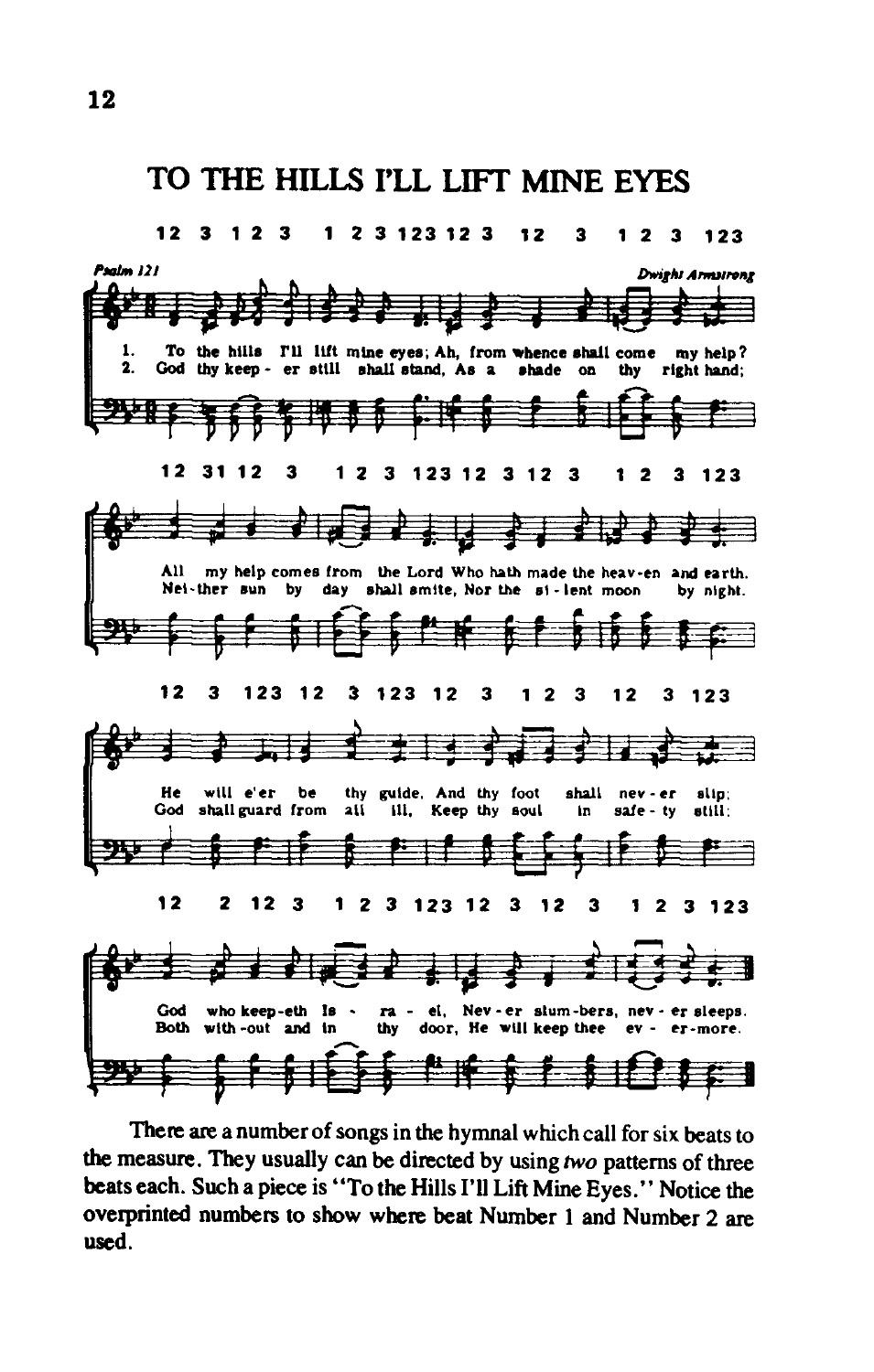



The "Upbeat"

A new procedure is used with the song, "Mt. Zion Stands Most Beautiful." Notice that there is a one-quarter note before the first complete measure. This is called an *upbeat.* Remember the cardinal rule that the *beginning* of each measure must start with a downstroke. Since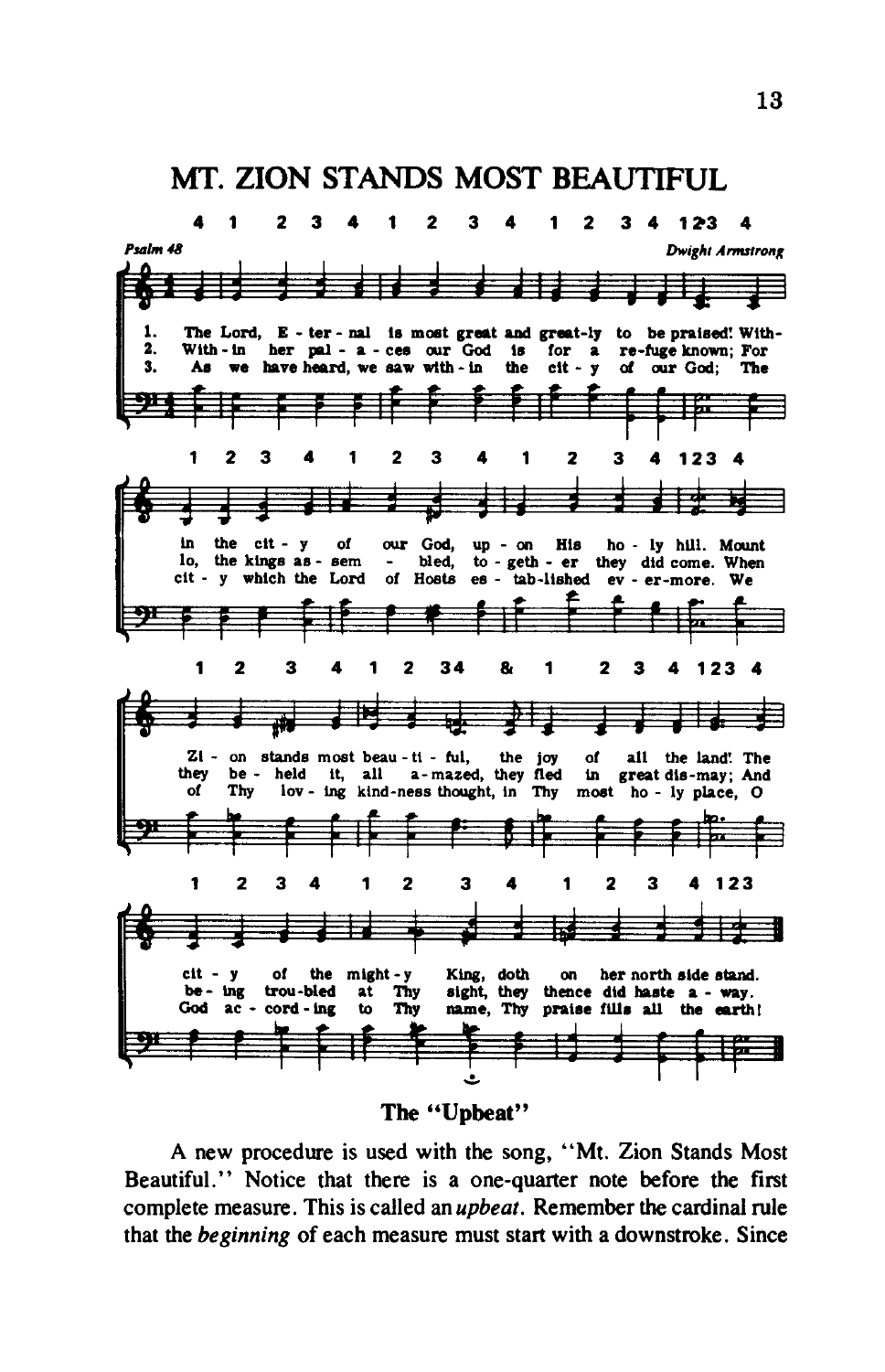each measure must start with a downstroke, then each measure must *end*  with an upstroke. The first note of a song beginning with an upbeat is done with Number 3 in Figure B or beat Number 4 in Figure C. However, since this note commences the song, and in order to get the attention of the audience, it is best to have the arm raised at the start, a little higher than at the bottom of the strokes pictured by Figures Band C. Figure D will indicate approximately the place where the stroke should begin. In order for you to understand more clearly, this upbeat is superimposed with dark lines over dotted lines, reproducing the three- and four-count pattern. It is a sort of combination of a down-and-up stroke, as you will notice; however, the *upward* part of the stroke *is emphasized.* 



**FIGURE D** 

#### **Holds**

Holds are an important part to music. They are indicated by this sign  $(\hat{\tau})$  and mean that the *rhythm* that has been set is *interrupted* and held for a longer time. During a *hold* the rhythmic beating *is not* continued.

Whenever you come to the end of the final stanza or to a note which has a hold over it, the hands should be held in an outward position until you wish to stop the music.

#### **Final Suggestions**

Any person who anticipates having an opportunity to lead songs *must* PRACTICE! Then, if an opportunity comes to lead songs, be sure to be the song *leader.* Do not permit the singers, the congregation, or the *piano player* to be the leader. Be *definite* and *precise* in your gestures. Do